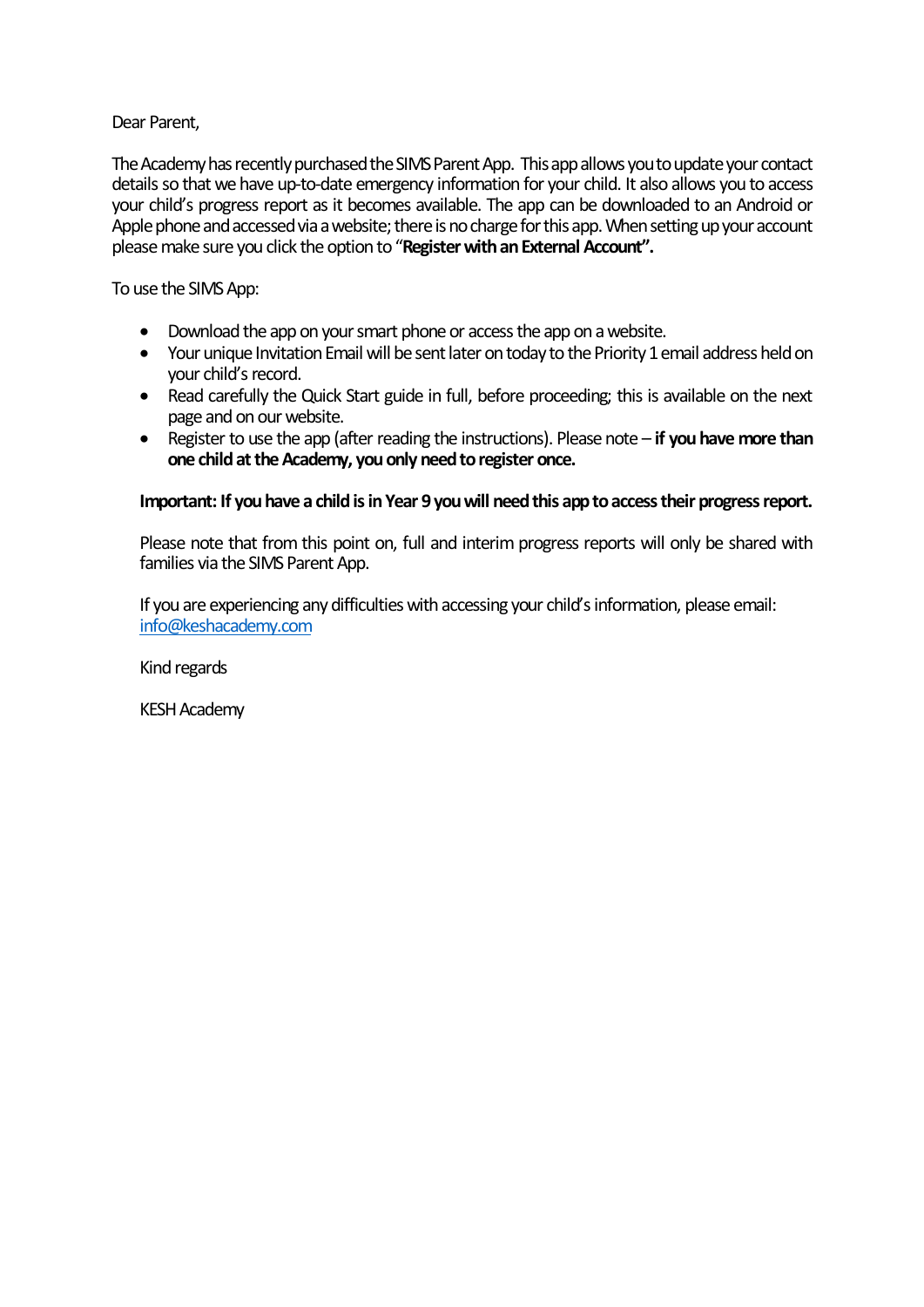## **How Do I Register?**

Before beginning the registration process, you will need the following:

- Your unique registration e-mail. We will send you a registration email, to the Priority 1 email address held on your child's record, this will contain a registration link and an invitation code. This email will be sent from Capita SIMS (**noreply@sims.co.uk**). If you cannot find this email, please check your junk mail and ensure it has not been marked as SPAM.
- The date of birth of **one**of your children who currently attends KESH.
- You will need an email address.

**IMPORTANT NOTE:** Before completing the registration process, you need to be signed out from your email or the account you are using to complete your registration.

Open the registration email sent to you from **noreply@sims.co.uk. If you have not received an email please check your junk email before contacting the Academy.**

| ELReply ELReply All ELForward<br>Wed 02/03/2022 13:45                                                                                                                                                                                           |                          |
|-------------------------------------------------------------------------------------------------------------------------------------------------------------------------------------------------------------------------------------------------|--------------------------|
| noreply@sims.co.uk<br>Ν                                                                                                                                                                                                                         |                          |
| King Edward VI Sheldon Heath Academy invites you to SIMS Parent                                                                                                                                                                                 |                          |
| If there are problems with how this message is displayed, click here to view it in a web browser.                                                                                                                                               |                          |
| Click here to download pictures. To help protect your privacy, Outlook prevented automatic download of some pictures in this message.                                                                                                           |                          |
| CAUTION: This Email is from an EXTERNAL source. Ensure you trust this sender before opening any links or attachments.                                                                                                                           | ×                        |
| The Found of                                                                                                                                                                                                                                    |                          |
| You're invited to start using SIMS Parent to manage your child's personal details at King Edward VI<br>Sheldon Heath Academy. If enabled by the school, you can also view child's attendance, school reports,<br>homework assignments and more. |                          |
| Simply accept this invitation and register within 90 days.                                                                                                                                                                                      |                          |
| <b>Accept Invitation</b>                                                                                                                                                                                                                        |                          |
| If the button above doesn't work, copy and paste the following link into your browser.                                                                                                                                                          |                          |
| https://registration.sims.co.uk                                                                                                                                                                                                                 |                          |
| Should you need to enter it, your personal invite code is: TEFEBBITIBE                                                                                                                                                                          |                          |
| Once you've registered you can sign in using your web browser at www.sims-parent.co.uk.                                                                                                                                                         |                          |
| You can also use the ann for convenience when wur're out and about                                                                                                                                                                              | $\overline{\phantom{a}}$ |

From the email please click on the **Accept Invitation**button or use the hyper link https://registration.sims.co.uk.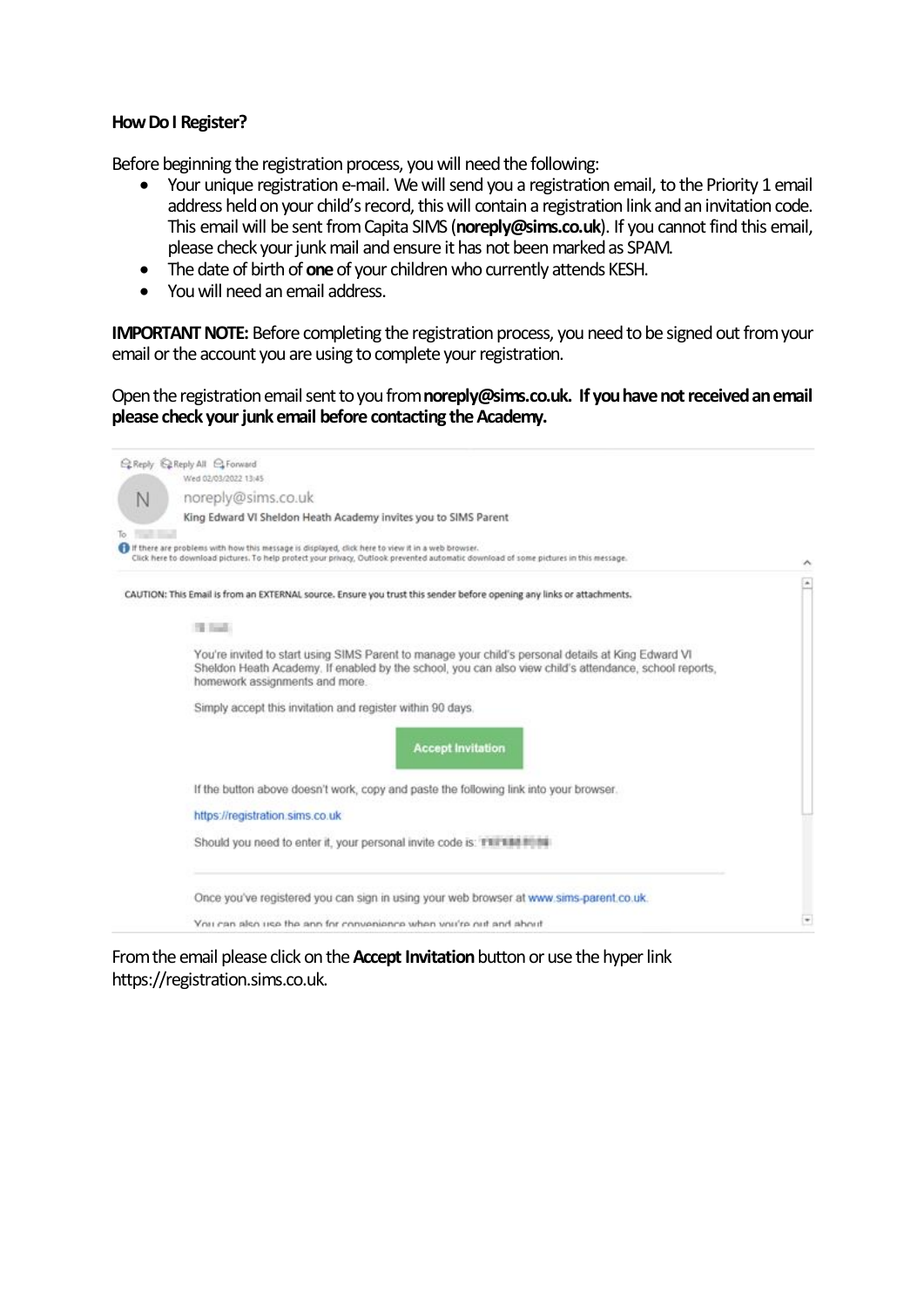| $\times$ +<br>ses Home Page - Registration<br>Product Admin<br>$\times$       |                                                                                                                                                                                                                |    | Ō<br>$\times$ |
|-------------------------------------------------------------------------------|----------------------------------------------------------------------------------------------------------------------------------------------------------------------------------------------------------------|----|---------------|
| $\mathcal{C}$<br>$\Omega$<br>https://registration.sims.co.uk/?code=YX7X83TC39 |                                                                                                                                                                                                                | 28 |               |
|                                                                               | <b>SIMS</b><br>Activate Your Account<br>So that we can confirm your identity, please<br>enter your email address and personal<br>invitation code.<br>Username<br>Email address<br><b>Invitation Code</b>       |    |               |
|                                                                               | <b>Next</b><br>Alternatively you may complete the<br>registration using an External<br>Account.<br><b>Register with an External Account</b><br>Secured by SIMS ID<br>ESS Hosted Services: Check Service Status |    |               |

Please click on the **"Register with an External Account"**

|                                                 | We use cookies to ensure you get the best experience using<br>Accept<br>our services More info |                                     |
|-------------------------------------------------|------------------------------------------------------------------------------------------------|-------------------------------------|
|                                                 | Register your account for SIMS<br>products<br>Username                                         |                                     |
|                                                 | This is usually an email address<br>Password<br>Password<br>Show Password<br>Forgot Password?  |                                     |
|                                                 | Sign in<br>OR<br><b># 1</b><br>G<br>$\mathbf{f}$<br>Œ                                          |                                     |
| <b>ESS Hosted Services: Service Status page</b> | <b>ESS</b><br><b>ESS: Check Service Status</b>                                                 | Secured by SIMS ID   Privacy Notice |

At the bottom of the screen you can select the External account you wish to use. Click on your chosen system e.g. Apple, Facebook, Gmail, Microsoft office 365 (Inc. Hotmail and live email addresses) or Twitter.

On the next page you should be asked to enter your sign-in information.

After successfully signing in to your account you should be presented with a screen similar to this